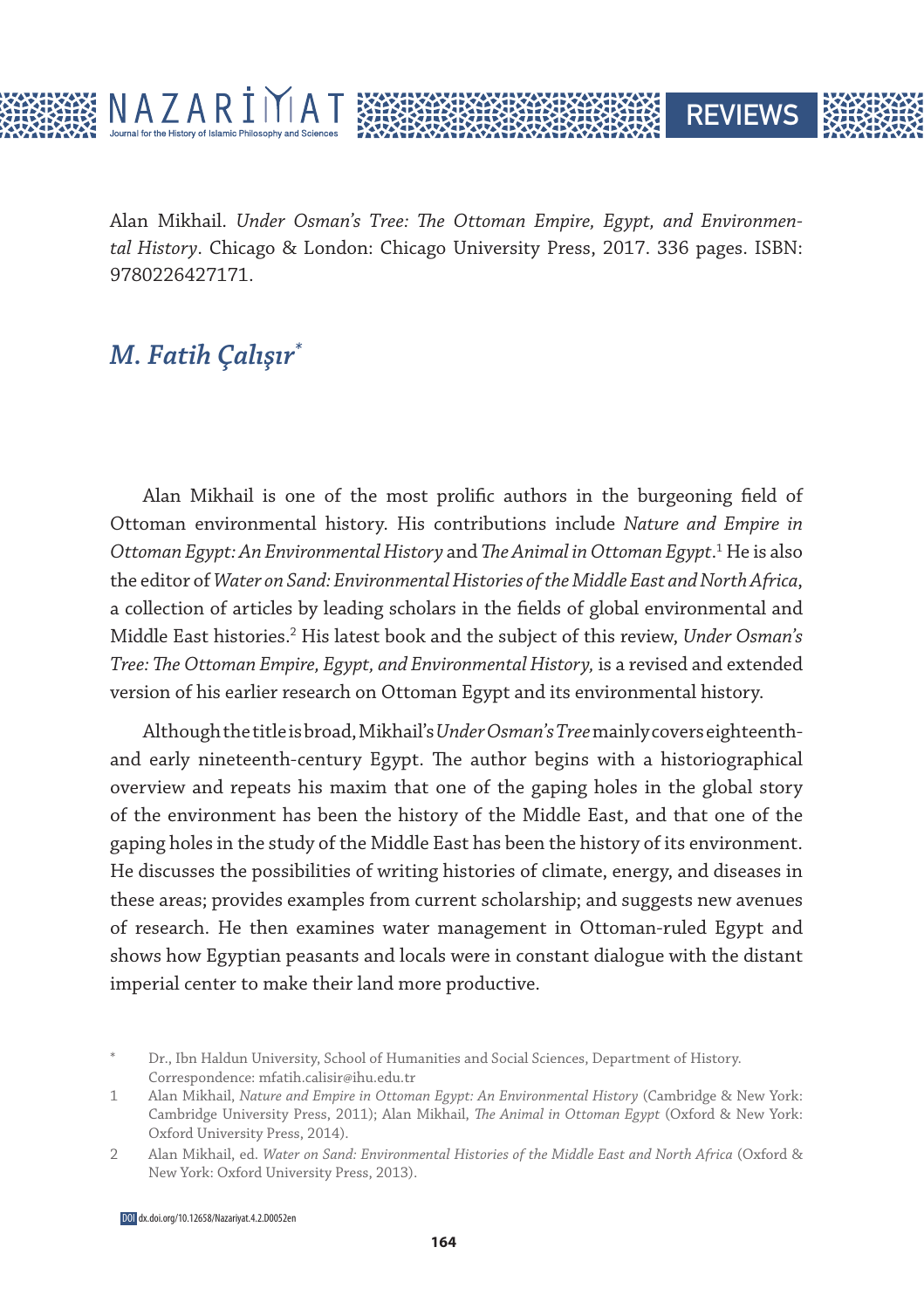Mikhail asserts that local knowledge and practice helped Ottoman officials manage the Nile's waters effectively. Arguing against Karl A. Wittfogel's "Oriental despotism" thesis, he claims that it was the peasants, not the sultans, shahs, or emperors, who controlled the day-to-day function and maintenance of the largescale irrigation networks and acquired thereby a certain amount of autonomy and power. This novel approach, which provides an alternative to the dominant centerperiphery model, makes *Under Osman's Tree* not only a book of environmental history, but also an administrative and socio-economic study of Egypt in the late Ottoman period.

Each part of the book deals with a particular theme – Water, Work, Animal, and Elemental – an unconventional classification that accords with the author's overarching thesis: The Ottoman Empire was an ecosystem, and analyzing it as such reveals sets of relationships among resources, peoples, ideas, animals, and places in which all of the system's elements are connected to and dependent upon one another. "The ecological approach to empire," says Mikhail, "helps to integrate multiple kinds of actors – many of whom have remained in the empire's historiographical shadows – into the study of Ottoman history" (202). He makes a list of a few of these actors (viz., peasants, water buffalo, silt, fleas, dirt, salt, microbes, trees, volcanoes, and water currents) and points out that nonhuman nature, as a historical actor, affected the history of Ottoman-ruled Egypt in ways just as important as – and often more important than – imperial bureaucrats, Egyptian peasants, wars, sultans, or global commodity prices. Although this approach runs the risk of environmental determinism, Mikhail is careful to find a balance in his narrative.

While analyzing the empire as a micro (local) ecosystem, Mikhail does not neglect to discuss it as an integral part of a macro (global) ecosystem. For example, he notes that the 1783 eruption of volcano in Laki, Iceland, eventually caused people to die of starvation in Egypt (184). The eruption in Laki triggered a climate change for years to come and resulted in drought and famine in the Egyptian countryside, which quickly turned into an economic and political crisis. As a reminder that one needs to understand complex and multidimensional outcomes of natural events and disasters in history, this crisis enabled local elites and power brokers in Egypt to strengthen their positions and gain an advantage over Istanbul.

Building his narrative on this and other parallel perspectives, Mikhail suggests a new understanding and chronology for Ottoman history by asking: "How did an ox in the Egyptian countryside experience the empire?" "What if we periodized imperial history based on the rise and fall of a single canal in the